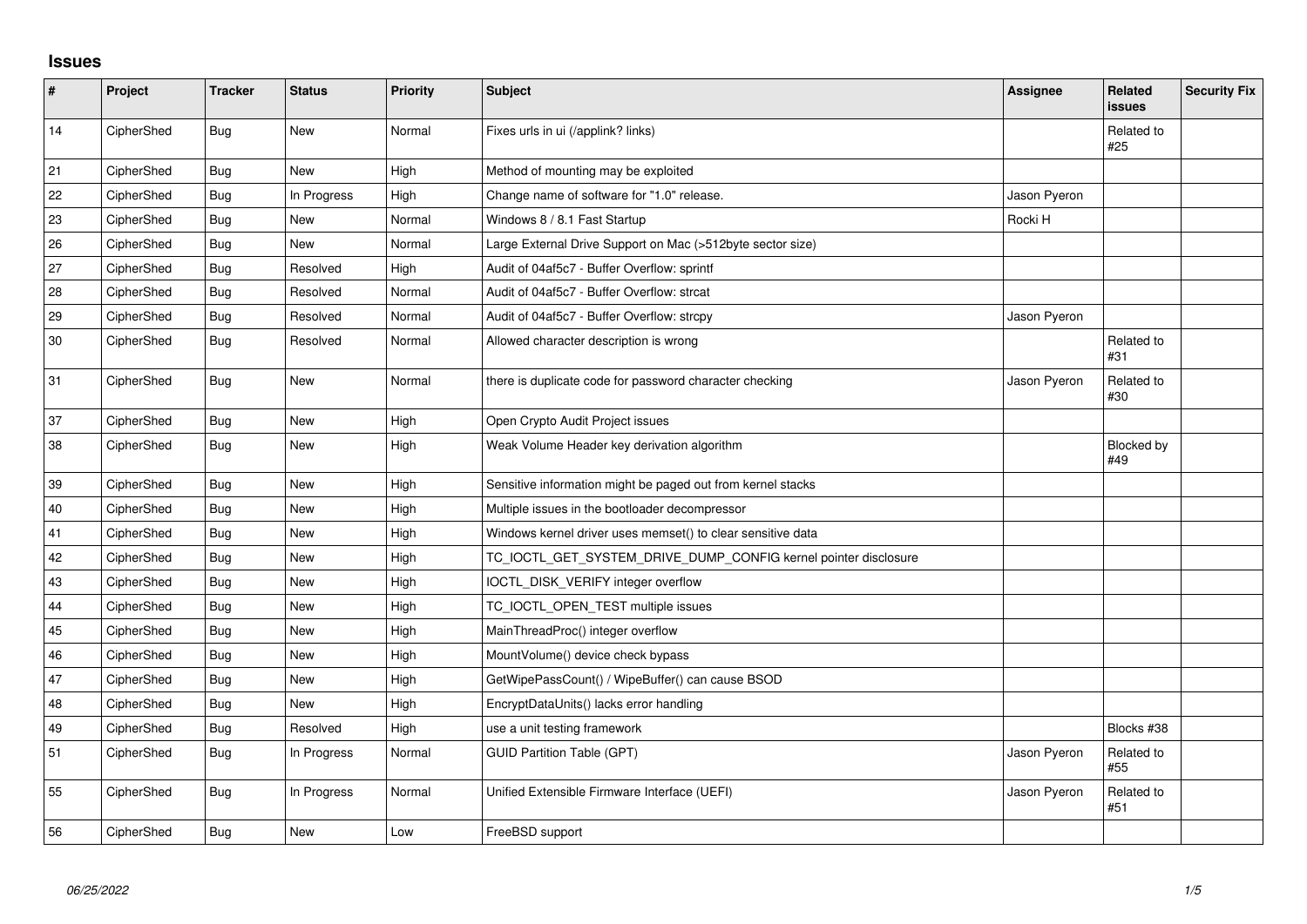| #             | Project    | <b>Tracker</b> | <b>Status</b> | Priority  | <b>Subject</b>                                                                                                                             | <b>Assignee</b> | <b>Related</b><br>issues | <b>Security Fix</b> |
|---------------|------------|----------------|---------------|-----------|--------------------------------------------------------------------------------------------------------------------------------------------|-----------------|--------------------------|---------------------|
| 59            | CipherShed | Bug            | <b>New</b>    | Low       | optimized rescue disk                                                                                                                      |                 | Related to<br>#52        |                     |
| 63            | CipherShed | Bug            | New           | Normal    | 64 bit qui on 64 bit systems                                                                                                               |                 | Related to<br>#65        |                     |
| 71            | CipherShed | <b>Bug</b>     | <b>New</b>    | High      | passwords using non-ascii                                                                                                                  |                 |                          |                     |
| 72            | CipherShed | Bug            | New           | Normal    | The installation fails, but a message (from windows?) says it succeeds and asks if you want<br>to reboot                                   |                 |                          |                     |
| 73            | CipherShed | <b>Bug</b>     | <b>New</b>    | Normal    | Truecrypt icon showing in taskbar                                                                                                          |                 |                          |                     |
| 74            | CipherShed | <b>Bug</b>     | <b>New</b>    | Normal    | Hardcoded Build date in Help->About window                                                                                                 |                 |                          |                     |
| 76            | CipherShed | <b>Bug</b>     | <b>New</b>    | Normal    | MakeSelfExtractingPackage used in CI cannot have dialog boxes                                                                              |                 |                          |                     |
| 77            | CipherShed | Bug            | Resolved      | High      | boot loader is too big, regression on ff4d0578aff9269fdb654a213c850ce576fafd0a                                                             |                 |                          |                     |
| 78            | CipherShed | <b>Bug</b>     | <b>New</b>    | Normal    | update the ciphershed org website, automatically                                                                                           |                 |                          |                     |
| 80            | CipherShed | <b>Bug</b>     | <b>New</b>    | Low       | TEST CASE: ubuntu 14 GUI install                                                                                                           |                 |                          |                     |
| 83            | CipherShed | <b>Bug</b>     | <b>New</b>    | Normal    | deduplicate file names                                                                                                                     |                 |                          |                     |
| 84            | CipherShed | <b>Bug</b>     | New           | Normal    | wcsncpy is subject to buffer overflow                                                                                                      |                 |                          |                     |
| 85            | CipherShed | Bug            | New           | Normal    | Digcode.c is 9917 lines long, split it up                                                                                                  |                 |                          |                     |
| 86            | CipherShed | <b>Bug</b>     | Resolved      | Normal    | Make ciphershed window titlebars different                                                                                                 |                 |                          |                     |
| 88            | CipherShed | <b>Bug</b>     | New           | Normal    | smart card support for containers                                                                                                          |                 |                          |                     |
| 94            | CipherShed | <b>Bug</b>     | New           | High      | CipherShed Volume Creation Wizard: Encryption of Host Protected Area":"Encryption of Host<br>Protected Area" class #32770 not initialized? |                 |                          |                     |
| 95            | CipherShed | Bug            | New           | Normal    | Platform/SystemException.h and Common/Exception.h define the same class/struct                                                             |                 |                          |                     |
| 101           | CipherShed | <b>Bug</b>     | Resolved      | Normal    | boot loader password prompt takes 100% cpu in VM                                                                                           |                 |                          |                     |
| 104           | CipherShed | <b>Bug</b>     | Resolved      | Low       | wxgtk 2.9, CommandLineInterface, ambiguous overloaded function calls                                                                       |                 |                          |                     |
| 105           | CipherShed | Bug            | Resolved      | Low       | Debian Jessie Complication Error: wx3.0                                                                                                    |                 |                          |                     |
| 107           | CipherShed | <b>Bug</b>     | New           | Immediate | Open Crypto Audit Project TrueCrypt CS-TC-1 - CryptAcquireContext may silently fail in<br>unusual scenarios                                |                 |                          |                     |
| 108           | CipherShed | Bug            | New           | Urgent    | Open Crypto Audit Project TrueCrypt CS-TC-2 - AES implementation susceptible to<br>cache-timing attacks                                    |                 |                          |                     |
| 109           | CipherShed | Bug            | New           | High      | Open Crypto Audit Project TrueCrypt CS-TC-3 - Keyfile mixing is not cryptographically sound                                                |                 |                          |                     |
| $ 110\rangle$ | CipherShed | Bug            | New           | High      | Open Crypto Audit Project TrueCrypt CS-TC-4 - Unauthenticated ciphertext in volume<br>headers                                              |                 |                          |                     |
| 111           | CipherShed | <b>Bug</b>     | New           | Normal    | ui does not show free drives below c: e.g. A: or B:                                                                                        | Niklas Lemcke   |                          |                     |
| 112           | CipherShed | Bug            | Resolved      | Normal    | uninstall on windows does not list version info                                                                                            |                 |                          |                     |
| 113           | CipherShed | Bug            | Resolved      | Normal    | remove the donate screen from the installer                                                                                                |                 |                          |                     |
| 115           | CipherShed | Bug            | Resolved      | High      | fails to build on stretch due to overloaded constructors                                                                                   |                 |                          |                     |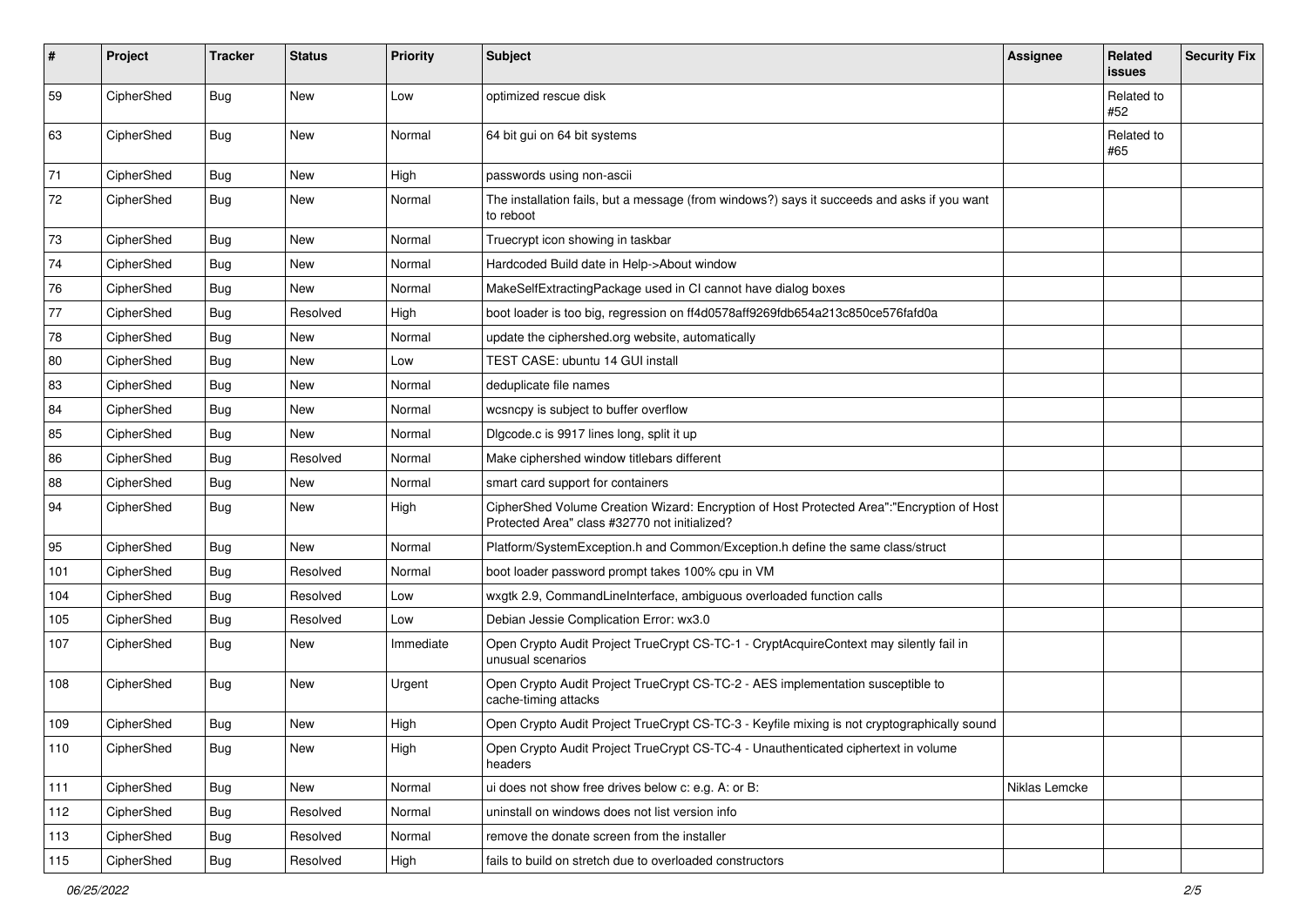| #   | Project    | <b>Tracker</b> | <b>Status</b> | Priority  | Subject                                                                       | <b>Assignee</b> | Related<br><b>issues</b> | <b>Security Fix</b> |
|-----|------------|----------------|---------------|-----------|-------------------------------------------------------------------------------|-----------------|--------------------------|---------------------|
| 116 | CipherShed | <b>Bug</b>     | <b>New</b>    | Normal    | create an option for private/global volume mounting                           |                 |                          |                     |
| 117 | CipherShed | <b>Bug</b>     | Resolved      | High      | Failure to function when compiled with GCC 5                                  |                 |                          |                     |
| 118 | CipherShed | Bug            | New           | Normal    | upgrading truecrpyt fails if truecrypt is pinned to the taskbar               |                 |                          |                     |
| 119 | CipherShed | <b>Bug</b>     | Resolved      | Immediate | DLL side loading attack vulnerability                                         | Jason Pyeron    |                          |                     |
| 123 | CipherShed | <b>Bug</b>     | New           | Normal    | losetup anomaly with OpenSUSE 13.1                                            |                 |                          |                     |
| 125 | CipherShed | <b>Bug</b>     | Resolved      | Normal    | Makefile for bootloader fails on case sensitive filesystem                    |                 |                          |                     |
| 126 | CipherShed | <b>Bug</b>     | Resolved      | Normal    | VS launcher breaks if using multiple VS and the default is not the one for CS |                 |                          |                     |
| 127 | CipherShed | Bug            | Resolved      | Normal    | remove #if 0 code                                                             | Jason Pyeron    |                          |                     |
| 10  | CipherShed | Feature        | <b>New</b>    | Low       | Two-factor Pre-boot-authentication with USB stick and Password                |                 |                          |                     |
| 11  | CipherShed | Feature        | New           | Low       | Cipher set enablement                                                         |                 |                          |                     |
| 32  | CipherShed | Feature        | <b>New</b>    | Normal    | truecrypt.ch ideas thread                                                     |                 |                          |                     |
| 33  | CipherShed | Feature        | New           | Normal    | windows comamnd line volume creation                                          |                 |                          |                     |
| 34  | CipherShed | Feature        | New           | Normal    | windows mount point support                                                   |                 | Related to<br>#60        |                     |
| 35  | CipherShed | Feature        | Resolved      | High      | use Doxygen                                                                   |                 |                          |                     |
| 36  | CipherShed | Feature        | New           | Normal    | support multiple actors to open an encrypted volume                           |                 |                          |                     |
| 50  | CipherShed | Feature        | New           | Normal    | Linux FDE                                                                     |                 | Related to<br>#5         |                     |
| 52  | CipherShed | Feature        | <b>New</b>    | Low       | recovery utility & tools                                                      |                 | Related to<br>#59        |                     |
| 53  | CipherShed | Feature        | <b>New</b>    | Low       | Portable / non-admin volume browser                                           |                 |                          |                     |
| 54  | CipherShed | Feature        | New           | Low       | Self Destruct Password                                                        |                 |                          |                     |
| 57  | CipherShed | Feature        | New           | Normal    | Skein support                                                                 |                 |                          |                     |
| 58  | CipherShed | Feature        | New           | Low       | Tablet / Touch screen / non-keyboard boot support                             |                 |                          |                     |
| 60  | CipherShed | Feature        | New           | Normal    | Enhanced UX - shell extension for container management                        |                 | Related to<br>#34        |                     |
| 61  | CipherShed | Feature        | New           | Normal    | optionally support TPM                                                        |                 |                          |                     |
| 62  | CipherShed | Feature        | New           | Normal    | Administrative Configuration for Enterprise IT                                |                 |                          |                     |
| 65  | CipherShed | Feature        | New           | Normal    | pure 64 bit version for windows                                               |                 | Related to<br>#63        |                     |
| 66  | CipherShed | Feature        | New           | Normal    | provide robust API for usermode interaction with kernel driver                |                 |                          |                     |
| 67  | CipherShed | Feature        | New           | Normal    | print a backup                                                                |                 |                          |                     |
| 69  | CipherShed | Feature        | New           | Low       | integration test: mounting and sharing volumes                                |                 |                          |                     |
| 70  | CipherShed | Feature        | New           | Normal    | track git info in build                                                       |                 |                          |                     |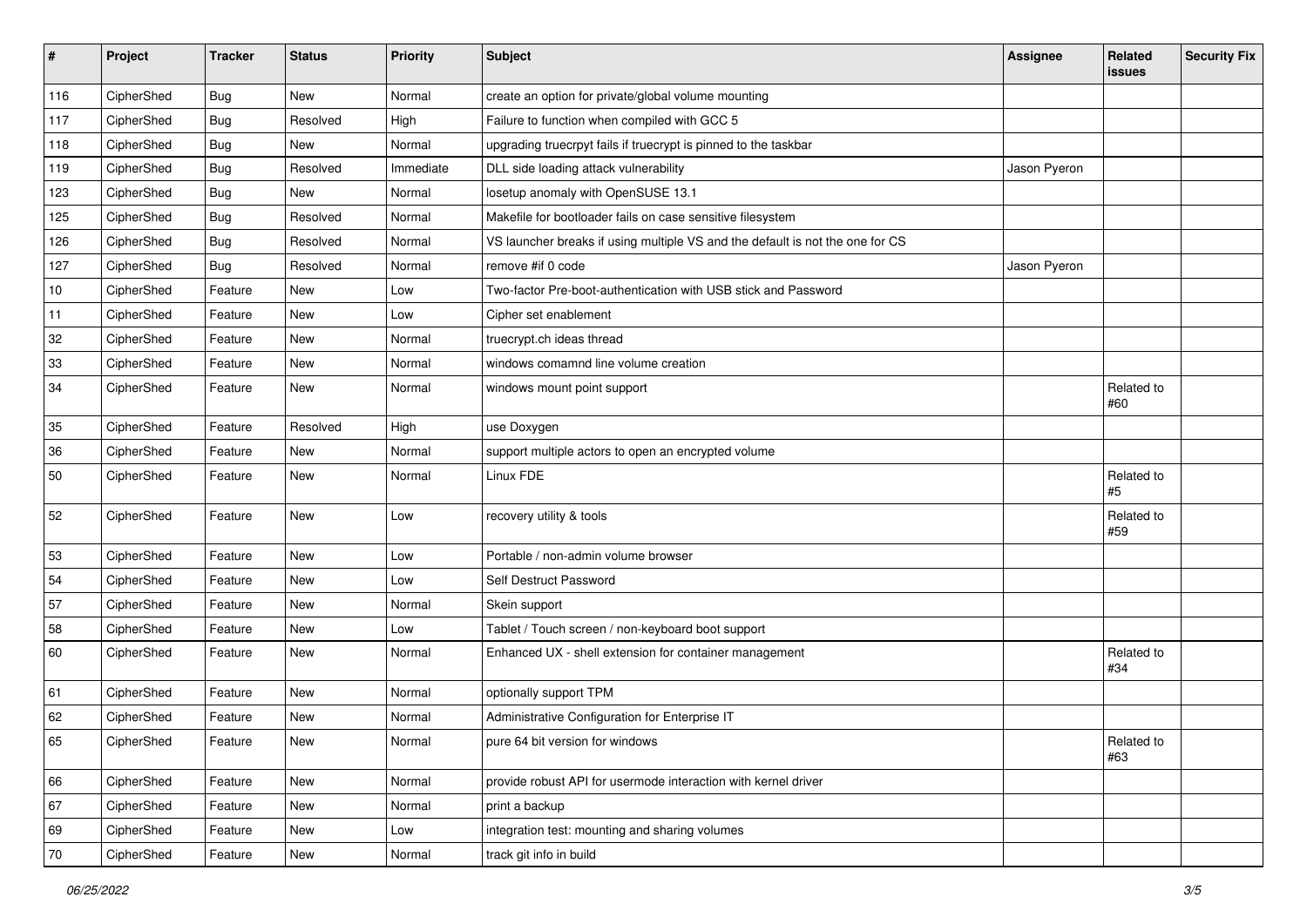| $\vert$ #      | Project    | <b>Tracker</b> | <b>Status</b> | <b>Priority</b> | <b>Subject</b>                                                                                | Assignee             | Related<br>issues                                         | <b>Security Fix</b> |
|----------------|------------|----------------|---------------|-----------------|-----------------------------------------------------------------------------------------------|----------------------|-----------------------------------------------------------|---------------------|
| 75             | CipherShed | Feature        | <b>New</b>    | Low             | code coverage - ConvertUTF.c                                                                  |                      |                                                           |                     |
| 79             | CipherShed | Feature        | <b>New</b>    | Low             | document a list of file systems compatible with Hidden Volume usage                           |                      |                                                           |                     |
| 81             | CipherShed | Feature        | New           | Normal          | Decrypt System drive via commandline                                                          |                      |                                                           |                     |
| 82             | CipherShed | Feature        | <b>New</b>    | Normal          | add sparse file detection to non-windows versions                                             |                      |                                                           |                     |
| 87             | CipherShed | Feature        | <b>New</b>    | Low             | support multiple hidden volumes                                                               |                      |                                                           |                     |
| 89             | CipherShed | Feature        | <b>New</b>    | Normal          | Support the Common Criteria Collaborative Protection Profile for Full Disk Encryption         |                      |                                                           |                     |
| 90             | CipherShed | Feature        | New           | Normal          | cipher setting preference file                                                                |                      |                                                           |                     |
| 91             | CipherShed | Feature        | <b>New</b>    | Normal          | use linked libraries in kernel driver to isolate logical units and later support plugins      |                      |                                                           |                     |
| 92             | CipherShed | Feature        | New           | Normal          | allow change of cipher/key on encrypted container without decrypting                          |                      |                                                           |                     |
| 93             | CipherShed | Feature        | New           | Normal          | support "quick" encrypt for new media (especially flash/SSD)                                  |                      |                                                           |                     |
| 96             | CipherShed | Feature        | <b>New</b>    | Normal          | installer to incorporate a post-installation quick-start wizard                               |                      |                                                           |                     |
| 97             | CipherShed | Feature        | New           | Normal          | Suggestion 1 - Do not use unknown terminology                                                 | Niklas Lemcke        |                                                           |                     |
| 98             | CipherShed | Feature        | <b>New</b>    | Normal          | Suggestion 2 - Do not misuse native UI controls                                               | Niklas Lemcke        |                                                           |                     |
| 99             | CipherShed | Feature        | New           | Normal          | Suggestion 3-Separate required and optional input parameters                                  |                      |                                                           |                     |
| 100            | CipherShed | Feature        | New           | Normal          | Suggestion 4—Display the consequences of an action immediately (Immediacy of<br>consequences) |                      |                                                           |                     |
| 102            | CipherShed | Feature        | New           | Normal          | support for serial console in bootloader                                                      |                      |                                                           |                     |
| 121            | CipherShed | Feature        | <b>New</b>    | Normal          | Support "not" burning CD on encrypting disk operation                                         |                      | Related to<br>#68                                         |                     |
| 122            | CipherShed | Feature        | New           | Normal          | support key escrow                                                                            |                      | Related to<br>#68                                         |                     |
| 124            | CipherShed | Feature        | New           | Normal          | investigate switch to FUDforum from phpBB                                                     |                      |                                                           |                     |
| $\mathbf{1}$   | CipherShed | Task           | New           | Normal          | Detailed review of Windows constant strings                                                   | Paweł<br>Zegartowski | Related to<br>#2                                          |                     |
| $\overline{2}$ | CipherShed | Task           | <b>New</b>    | Normal          | Upgrade installer to uninstall TrueCrypt                                                      |                      | Related to<br>#1, Related<br>to #13.<br>Related to<br>#16 |                     |
| 3              | CipherShed | Task           | <b>New</b>    | Normal          | Finish initial bitmaps and icons                                                              |                      |                                                           |                     |
| $\overline{4}$ | CipherShed | Task           | New           | Normal          | Get Windows executable signing key                                                            | <b>Bill Cox</b>      |                                                           |                     |
| $\sqrt{5}$     | CipherShed | Task           | <b>New</b>    | Normal          | Linux build, installer, VM                                                                    | Kyle Marek           | Related to<br>#50                                         |                     |
| 6              | CipherShed | Task           | <b>New</b>    | Normal          | Windows build, installer, VM                                                                  | <b>Bill Cox</b>      |                                                           |                     |
| 7              | CipherShed | Task           | New           | Normal          | Mac build, installer, VM                                                                      | Jason Pyeron         |                                                           |                     |